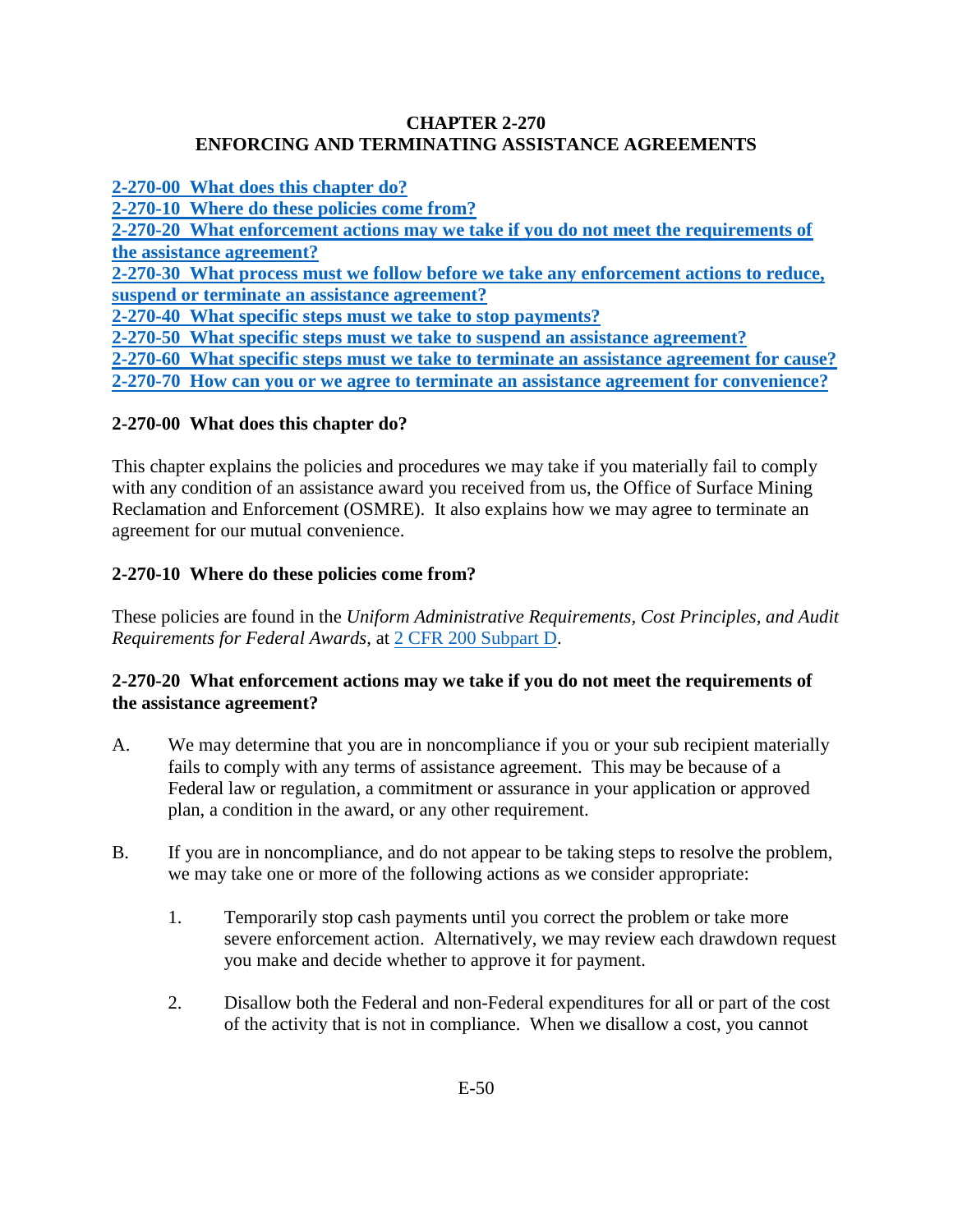spend Federal funds for that cost, and if you spend non-Federal funds for it you cannot claim them as match.

- 3. Wholly or partly suspend the current award. Suspension means that we temporarily stop your authority to obligate additional OSMRE funds under this assistance agreement. We will suspend the assistance agreement until you correct the deficiency or we decide to terminate the agreement.
- 4. Wholly or partly terminate the current award. Termination means that this assistance agreement ends immediately.
- 5. Do not approve any future assistance awards for the program.
- 6. Take other remedies that may be legally available.
- C. In addition to these remedies, we may also consider debarment, which prohibits an entity or a person from receiving any Federal financial assistance. See [Chapter 2-110](https://www.osmre.gov/lrg/fam/2-110.pdf) for more information on debarment and suspension.

# <span id="page-1-0"></span>**2-270-30 What process must we follow before we take any enforcement actions to reduce, suspend or terminate an assistance agreement?**

- A. When we identify deficiencies, we must work with you to resolve the issue. If we cannot resolve the deficiency, our office which awarded the assistance agreement must propose an enforcement action to the appropriate Regional Director (RD) and obtain his concurrence. The region must also coordinate proposed enforcement actions with our Assistant Director, Program Support (AD-PS) and Division of Financial Management (DFM).
- B. The awarding office must send you written notice of the proposed action by certified mail. The notice must inform you that reduction, suspension or termination of the grant agreement will begin no earlier than 30 days after the date of the notice if you do not take remedial action within that period.
- C. The awarding office must give you opportunity to consult with OSMRE during the 30 day notice period.
- D. If you do not take any remedial action, or appeal the decision, within the 30-day notice period, the awarding office will take action to reduce, suspend or terminate the assistance agreement.
- E. You may appeal the decision of the RD to the Director of OSMRE in writing. You must explain the reasons why you are requesting review. We must receive your appeal within 30 days of the written notice.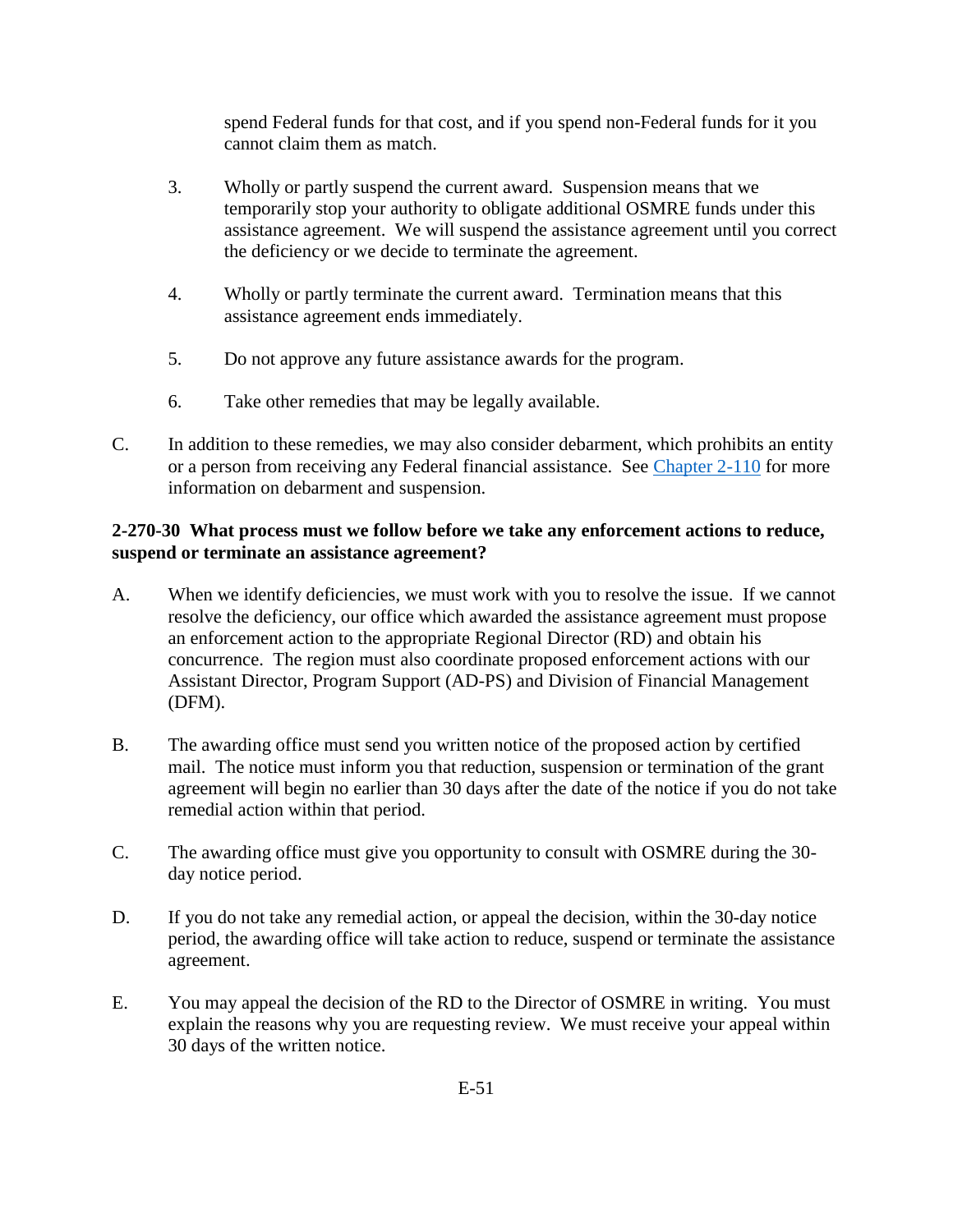F. You may appeal the Director's decision to the Department of the Interior's Office of Hearings and Appeals in writing, outlining the reasons for requesting review. You must file this appeal within 30 days of the Director's decision.

### <span id="page-2-0"></span>**2-270-40 What specific steps must we take to stop payments?**

- A. The awarding office must coordinate with DFM when it first considers stopping payments on an assistance agreement, and throughout the process of deciding, and carrying out the suspension.
- B. The awarding office must inform you that we have decided to withhold payments on your assistance agreement. We must tell you the date when we plan to stop payments.
- C. DFM will work with Treasury to stop payments.
- D. When the issue has been resolved or the deficiency corrected, we will pay out all funds that we withheld during the period of the suspension.

### <span id="page-2-1"></span>**2-270-50 What specific steps must we take to suspend an assistance agreement?**

- A. We will suspend any pending actions as of the effective date of the suspension. We will disallow any costs obligated or incurred.
- B. We will allow those costs which you properly incurred before the effective date of the suspension. They must have been necessary for the immediate needs of the program. They cannot have been incurred in anticipation of the suspension.
- C. We will require that you refund any unobligated Federal assistance funds you may have on hand.
- D. The suspension will remain in effect until you correct the deficiency, or we take further enforcement action.

#### <span id="page-2-2"></span>**2-270-60 What specific steps must we take to terminate an assistance agreement for cause?**

- A. We may terminate an assistance agreement for cause in any of the following circumstances. We may terminate the whole agreement in its entirety or in part:
	- 1. We may terminate an agreement if you have materially failed to comply with the terms and conditions of the agreement and resolution does not seem probable.